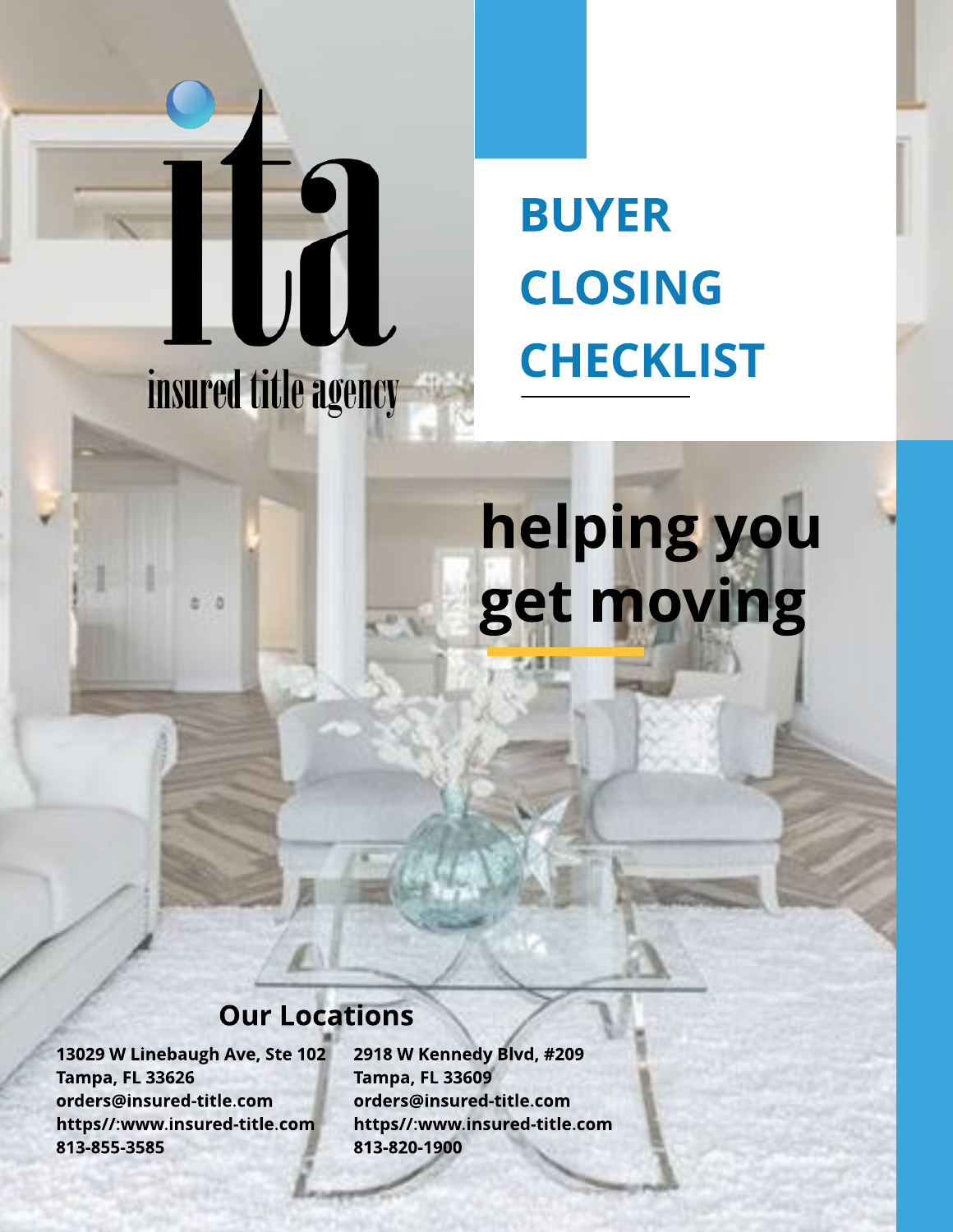"Our family is here to help yours have the smoothest closing and start your new life in your dream home."

.<br>Ma

- Kevin Overstreet

o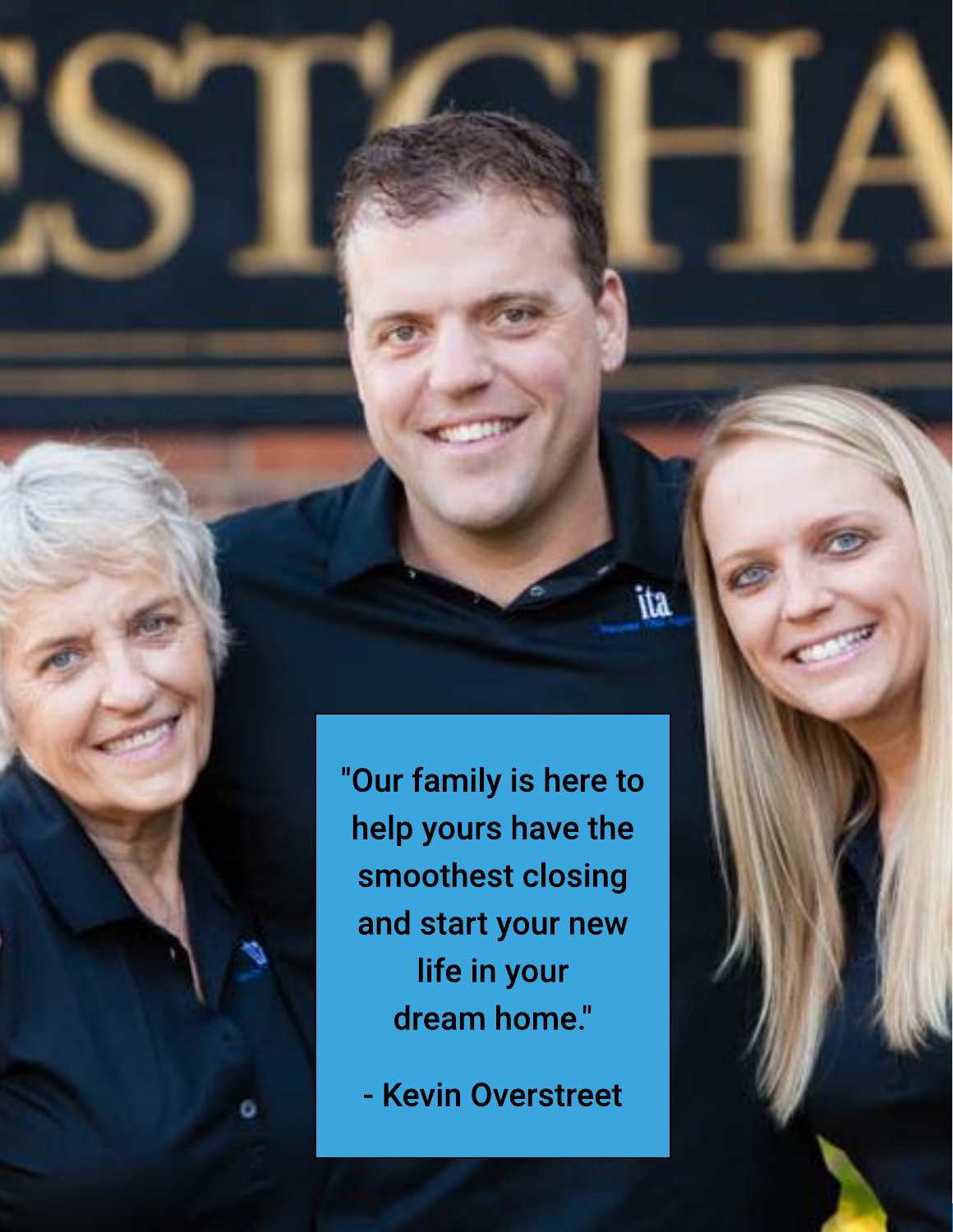## CONGRATS!

You are on your way to your new home.

We're here to help you through the buying process to ensure a smooth closing where you know what's happening every step of the way. Along with your real estate agent, we will answer your questions and get you moving.

A few of the questions we will answer are:

- a What steps are involved in the closing process?
- **D** What happens at closing?
- What do I need to bring to closing?
- $\Box$  What is a title search?
- What kinds of problems can a title search reveal?
- $\Box$  What is title insurance and why do I need it?
- $\Box$  Am I responsible to pay for the title insurance?
- $\Box$  If so, what will title insurance cost me?
- a Why Insured Title Agency?

If you have further questions, please feel free to contact us at the telephone numbers referenced on the cover. We look forward to working with you and answering any questions you may have.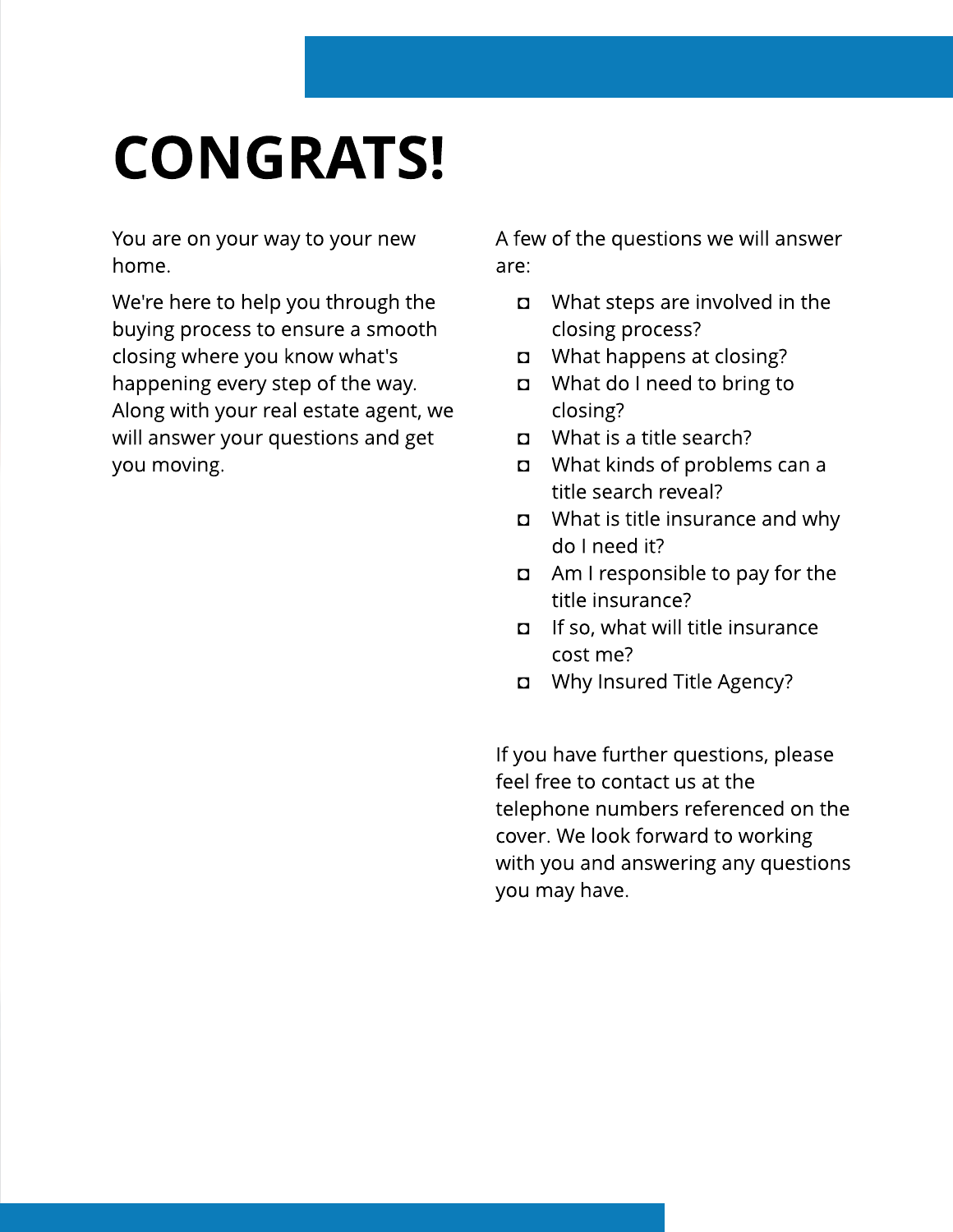## THE CLOSING PROCESS



Buyer and Seller agree to terms and sign contract



Title Search and Examination are completed



The Closer prepares all documents for closing



We record the transfer documents in the public records of the appropriate county to complete the transfer



Contract and Deposit are submitted to Insured Title Agency



Title processor works to clear any title matters



The Closer coordinates the date and time with all parties for closing



If you have any questions or concerns during this process, please call, 813.855.3585 or email orders@insured-title.com



Inspection and Appraisal (if applicable) are completed



Once all title matters are clear the file is given to the closing coordinator ("Closer")



All parties meet at our office to sign documents and exchange keys

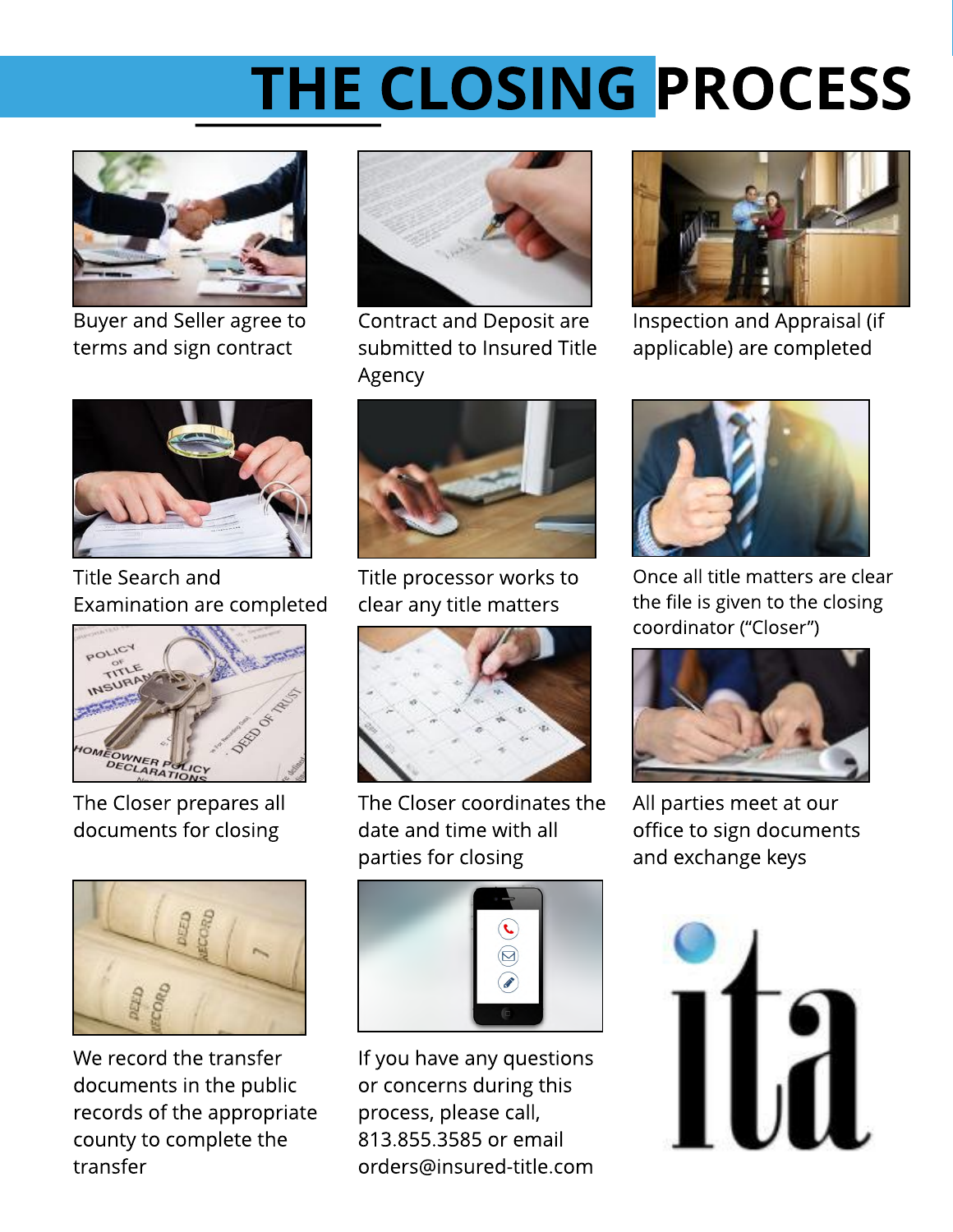# **TITLE FAQS**

| What is a title?                                                              | When you purchase a home, you are really purchasing the title to the<br>property-which is the right to occupy and use the space. That title may<br>be contested based upon past rights and claims asserted by others.<br>These types of claims can cause you to lose money or even worse lose<br>your home.                                                                                                                                                                                                                                                                                                    |
|-------------------------------------------------------------------------------|----------------------------------------------------------------------------------------------------------------------------------------------------------------------------------------------------------------------------------------------------------------------------------------------------------------------------------------------------------------------------------------------------------------------------------------------------------------------------------------------------------------------------------------------------------------------------------------------------------------|
| What is a title search?                                                       | A title search is a detailed examination of the historical records<br>concerning a property. These records include deeds, court records,<br>property and name indexes, and many other documents. The purpose of<br>the search is to verify the seller's right to transfer ownership, and to<br>discover any claims, defects and other rights or burdens on the property.                                                                                                                                                                                                                                       |
| What kinds of problems<br>can a title search reveal?                          | A title search can show a number of title defects and liens, as well as<br>other encumbrances and restrictions, which include (but not limited to)<br>unpaid taxes, unsatisfied mortgages, judgments against the seller and<br>restrictions limiting the use of the land.                                                                                                                                                                                                                                                                                                                                      |
| Are there any problems<br>that a title search cannot<br>reveal?               | Yes. There are some "hidden hazards" that even the most diligent title<br>search may never reveal. For instance, the previous owner could have<br>incorrectly stated his or her marital status, resulting in a possible claim<br>by a legal spouse. Other "hidden hazards" include fraud and forgery,<br>defective deeds, mental incompetence, confusion due to similar or<br>identical names, clerical errors in the records and many more. These<br>defects can arise after you've purchased your home and can jeopardize<br>your right to ownership. "Title insurance" protects your right to<br>ownership. |
| What is title insurance?                                                      | Title insurance is your policy of protection against loss if any of these<br>problems - even a "hidden hazard" - results in a claim against your<br>ownership.                                                                                                                                                                                                                                                                                                                                                                                                                                                 |
| How does title insurance<br>protect my investment if<br>a claim should arise? | If a claim is made against your property, title insurance will, in<br>accordance with the terms of your policy, assure you of a legal defense<br>- and pay all court costs and related fees. Also, if the claim proves valid,<br>you will be reimbursed for your actual loss up to the face amount of the<br>policy.                                                                                                                                                                                                                                                                                           |
| What is a closing?                                                            | Closing, which is also known as "settlement" or "escrow" is the event<br>where the title to a property is transferred from seller to buyer. Closing is<br>typically held in an office and involves the completion of all the<br>necessary paperwork to finalize the agreement between buyer and<br>seller. In addition, all financial issues are settled at closing -closing costs<br>— and once the title is successfully transferred, the necessary<br>documents are prepared, signed, and filed with local authorities.                                                                                     |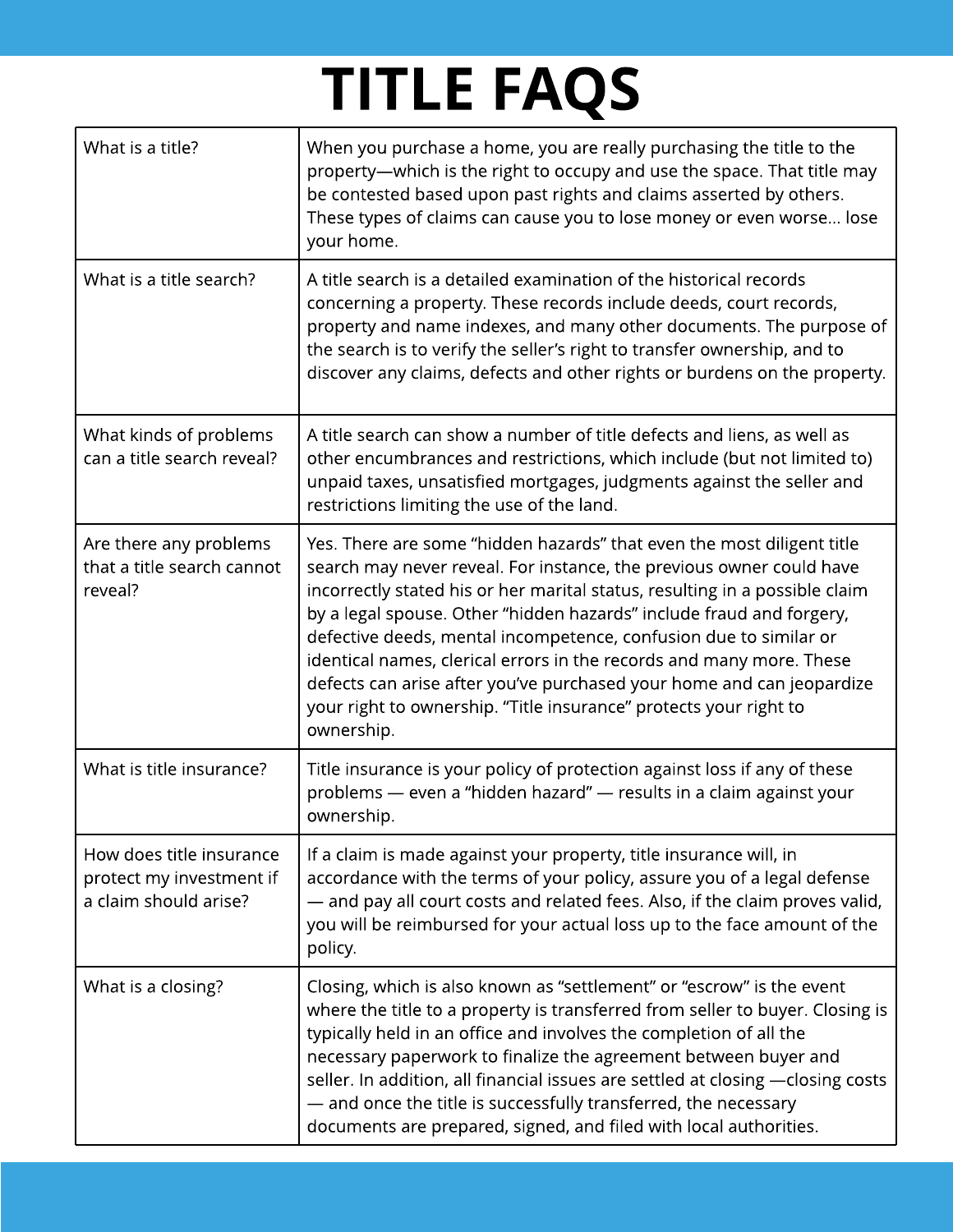# CLOSING DAY

It's finally here. Now here's what to expect.



### Step 1

Set your closing time with your closing coordinator. Can't come to us? No problem! ITA offers mobile closings. We will have a notary meet you where ever you need.



### Step 2

Wire the funds indicated by your lender to the title company per the wiring instructions provided by your closing coordinator. Always double-check wiring instructions via phone before transferring funds.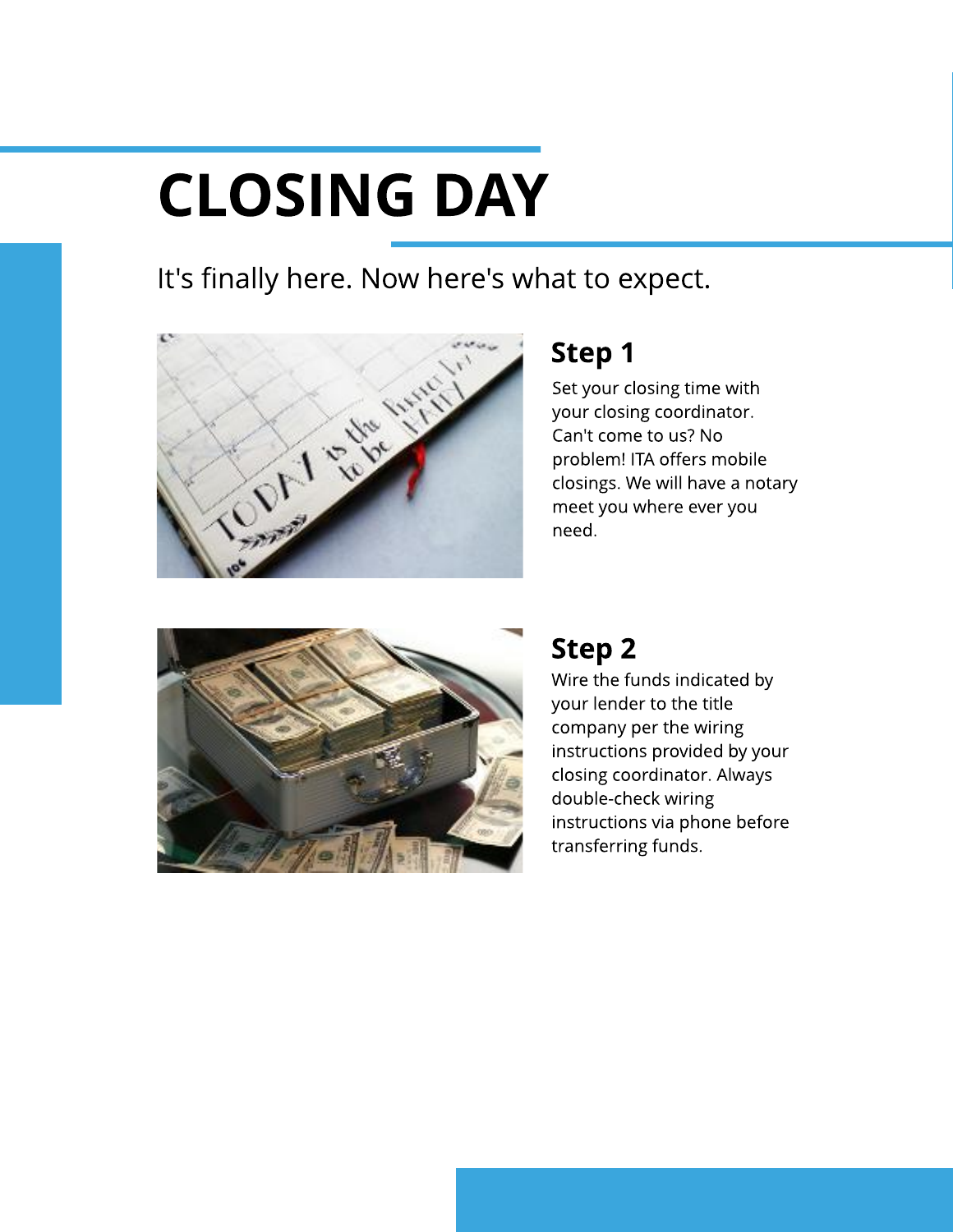

#### Step 3

Bring photo ID to your closing appointment. You'll sign all necessary documents and be provided copies once signed.



Step 4 Get your keys. Welcome Home.